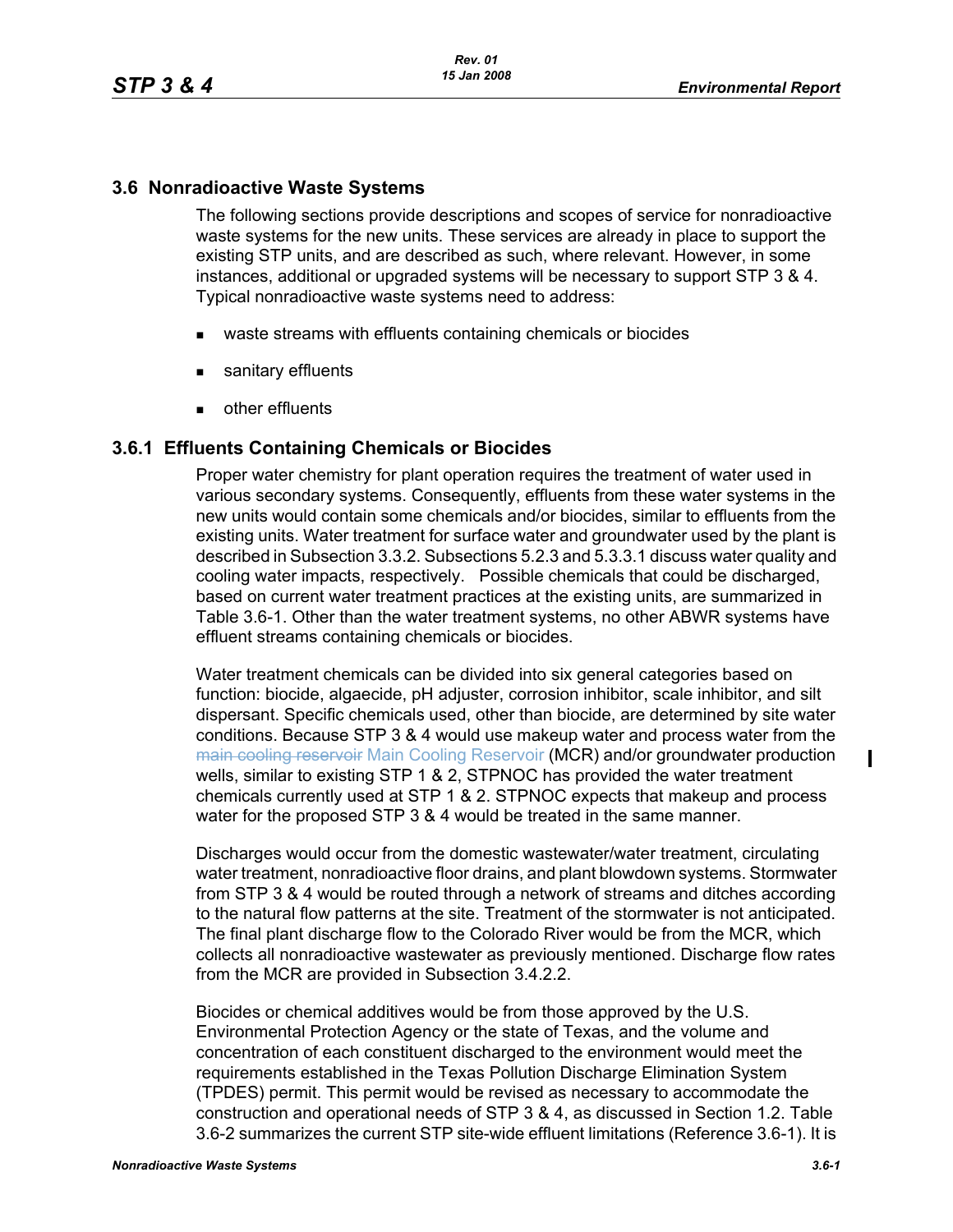anticipated that similar limitations would apply to all proposed outfalls from the new plants, including any new sanitary or other waste treatment outfalls.

## **3.6.2 Sanitary System Effluents**

Currently, STPNOC maintains a private sanitary waste treatment system, in compliance with acceptable industry design standards, the Clean Water Act, and state regulatory authority (through the TPDES permit that dictates the quality of discharges to surface water in the MCR). The waste treatment system is monitored and controlled by trained operators. Two systems are operated. One treatment plant serves the Nuclear Support Center and Nuclear Training Facility (NTF) and is located on the eastern side of the facility (NTF Sanitary Waste Treatment System). The other treatment plant serves the current units and is located on the western side of the facility (West Sanitary Waste Treatment System).

The systems are composed of activated sludge aeration tanks, a clarifier, chlorine contact chamber, and anaerobic digester. Periodically, sludge from this system is disposed by land application on the STP site in accordance with the permit to landapply sewage sludge (Reference 3.6-2). The approximate current rate of sludge land application is 30,000–40,000 gallons per year. It is anticipated that a similar approach to sludge management would be expected with the addition of STP 3 & 4. The effluent from the current sanitary waste systems is monitored for flow, total suspended solids, biological oxygen demand, and minimum chlorine residual before ultimate discharge to the MCR (Reference 3.6-1). Table 3.6-2 summarizes the effluent limitations for these sanitary parameters.

Based on the location of the proposed STP 3 & 4, the West Sanitary Waste Treatment System will be replaced by a new sanitary treatment plant capable of supporting all four units. The plant will be designed to treat approximately 300,000 gallons per day of sanitary waste. The NTF Sanitary Waste Treatment System will be replaced with a new treatment system designed to treat approximately 100,000 gallons per day of sanitary waste. The preexisting outfalls will be used for discharge at both treatment plants. The new sewage treatment systems include a communitor with a bypass screen channel, aeration tanks, final clarifiers, chlorine contact tanks, aerobic digesters, air blowers, froth spray pumps, hypochlorite pumps, and related equipment. The components of the new systems are designed to meet the increased needs during refueling operations when additional people are onsite. (Note: the units may be operated in contact stabilization mode to process the substantially higher waste water flow during outages.) The discharge effluent from the expanded plants, including land application of sludge, would be monitored in accordance with Texas Commission on Environmental Quality (TCEQ) requirements. A new or amended permit would be submitted to TCEQ according to ER Section 1.2. Figure 3.6-1 is a process flow diagram of the sanitary treatment system (for completeness, the potable water treatment process has also been depicted). If there is a need for additional sanitary waste provisions during peak construction (or outage support), approved supplemental means would be employed, including temporary and/or potable systems.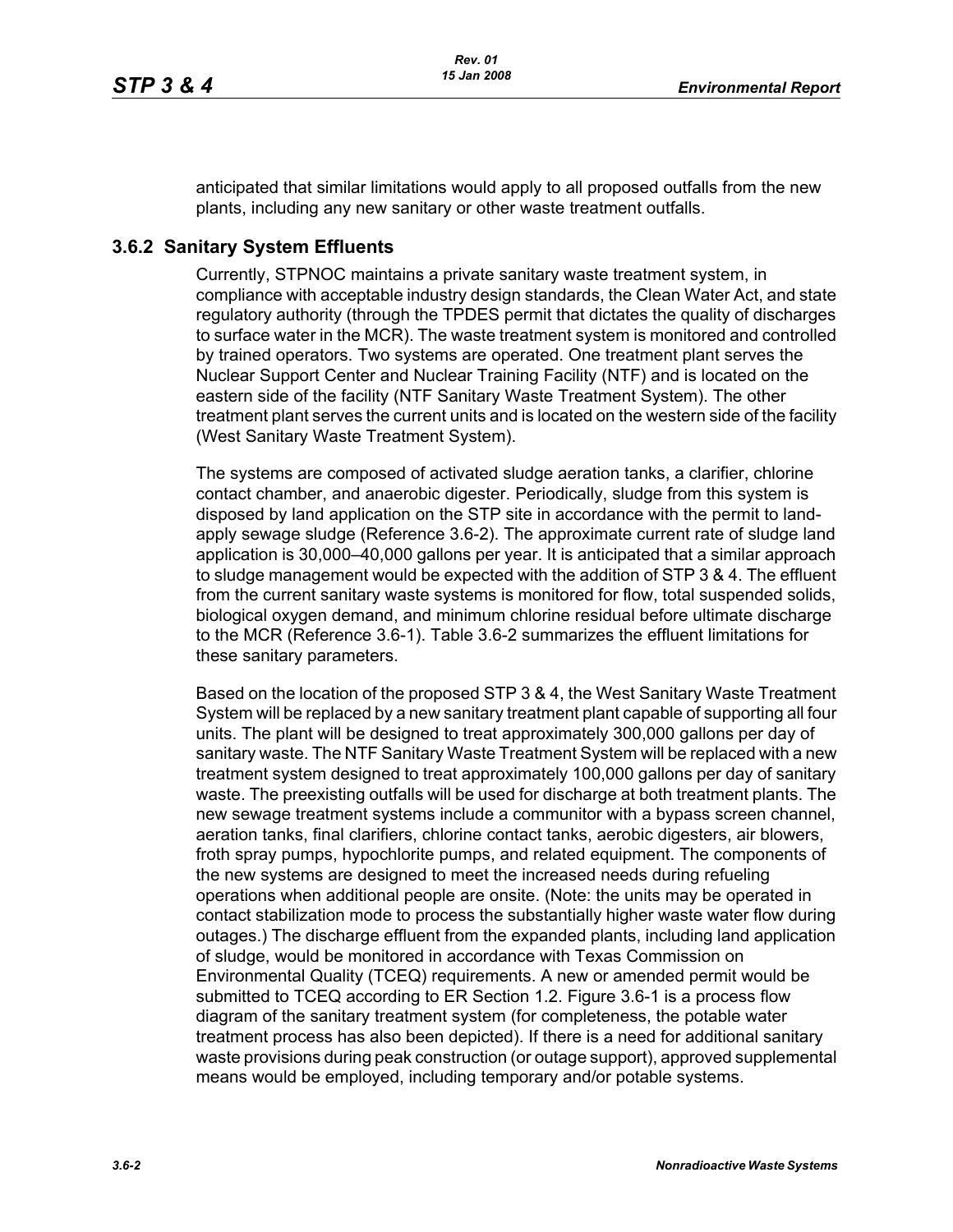## **3.6.3 Other Effluents**

This section describes miscellaneous nonradioactive gaseous, liquid, or solid effluents not addressed in Subsection 3.6.1 or Subsection 3.6.2.

## **3.6.3.1 Gaseous Emissions**

Standby diesel generators and a combustion turbine generator provide reliable backup power to various plant system electric loads, including the control building and turbine building. The diesel generators (three per reactor) are located in the reactor building. The combustion turbine generator is located in the turbine building (one per reactor). The combustion turbine generator also supplies additional power when required. The combustion turbine generator and diesel generators use No. 2 diesel fuel and release permitted gaseous effluents to the air. The auxiliary boilers are electric and do not have gaseous emissions associated with them. Table 3.6-3 describes annual estimated emissions from these sources. Minor emission from diesel-driven fire water pumps is not listed due to the anticipated low levels of usage.

Nonradioactive gaseous emissions created during plant operation from backup power plant supply sources and startup will be permitted by the TCEQ. The permit would specify allowable quantities of emissions. Section 1.2 summarizes the necessary air permits and approximate schedule to obtain these necessary permits. No operational sources of gaseous emissions other than diesel generators, or combustion turbines are planned for the new units.

### **3.6.3.2 Liquid Effluents**

Nonradioactive liquid effluents that will be discharged to the MCR and the Colorado River will be regulated under the existing or revised TPDES permit (Reference 3.6-1). The TPDES list of permitted outfalls will be expanded to include any additional locations, constituents, adjusted flow paths, or increased volumes created by the operation of the new units. The existing STP units do not discharge treated effluent to groundwater, and the new units would not discharge to groundwater.

The non-radioactive drain system collects waste water from plant buildings (Reactor, Turbine, Control, Service, and other buildings). A system composed of collection piping, curbs, and pumps is provided. Non-radioactive waste water from the Turbine Building, Reactor Building, hot machine shop and the Control Building is routed to a dedicated oil/water separator where oil and settled solids are removed for off-site disposal. The non-oily, non-radioactive effluent is sent to dual settling basins. Nonradioactive waste water from the Service Building and other buildings is sent directly to the dual settling basins. Means are provided to perform any required tests or analyses required by the TPDES permit. The nonradioactive liquid effluent would be discharged to the MCR through a new/or existing permitted outfall(s).

### **3.6.3.3 Hazardous Wastes**

Hazardous wastes are wastes with properties that make them dangerous or potentially harmful to human health or the environment, or that exhibit at least one of the following characteristics: ignitability, corrosivity, reactivity, or toxicity. Federal Resource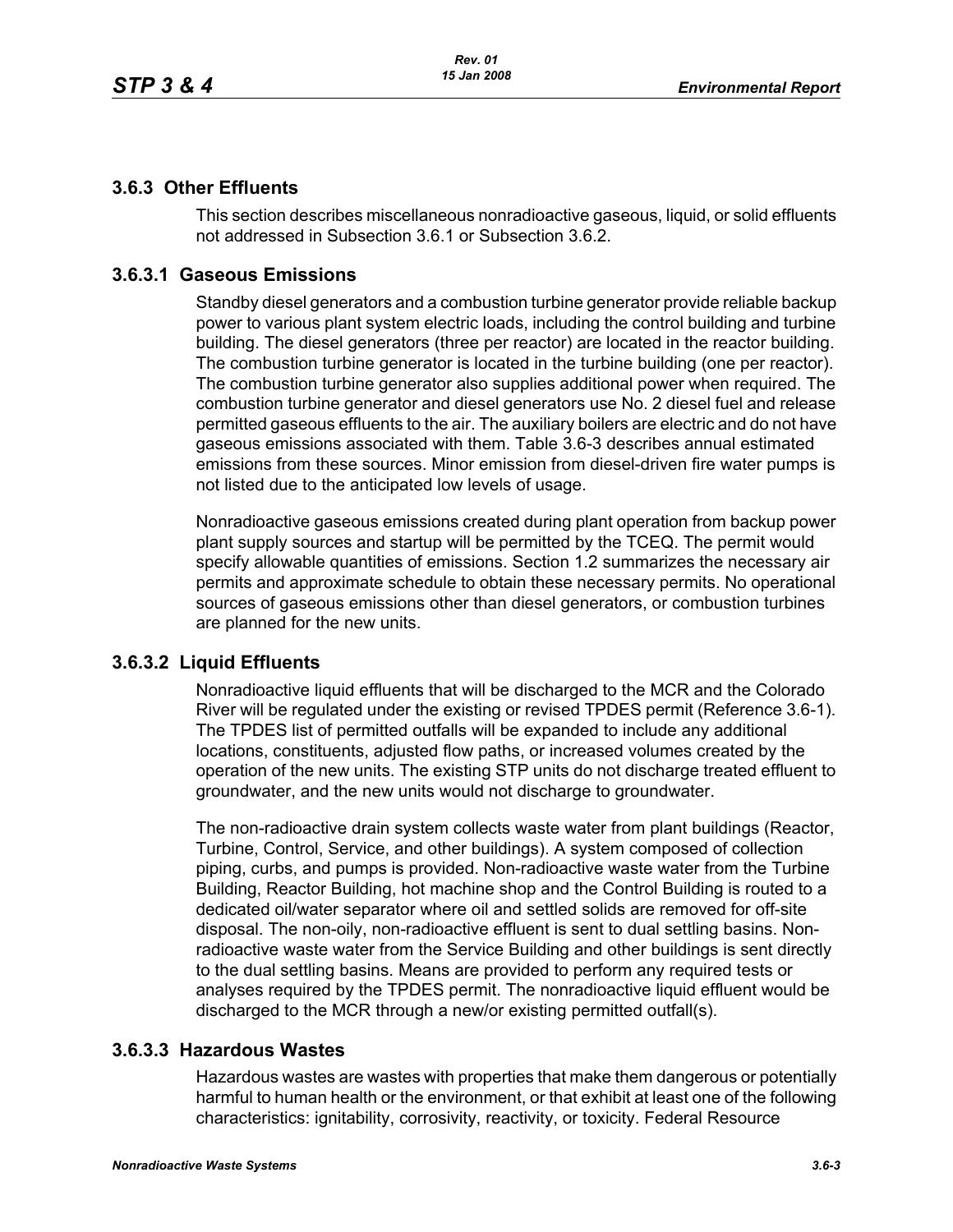Conservation and Recovery Act regulations govern the generation, treatment, storage, and disposal of hazardous wastes.

STP currently generates small quantities of hazardous wastes and has been classified as a small quantity generator. Wastes are stored temporarily (maximum of 180 days) on site and periodically disposed of at a permitted disposal facility. All hazardous wastes activities are performed in compliance with federal regulations and STPNOC waste-handling procedures. STPNOC has procedures in place to minimize the impact in the unlikely event of a hazardous waste spill. The treatment, storage, and disposal of wastes generated by construction and operation of STP 3 & 4 would be managed as current wastes are managed at STP 1 & 2. The status of STP as a small quantity generator would be revised, if necessary, based on any additional waste generated from STP 3 & 4.

### **3.6.3.4 Mixed Wastes**

Mixed waste contains hazardous waste and a low-level radioactive source, special nuclear material, or byproduct material. Federal regulations governing generation, management, handling, storage, treatment, disposal, and protection requirements associated with these wastes are contained in the Code of Federal Regulations, Title 10 (Energy) and Title 40 (Environmental Protection Agency). Mixed waste is generated during routine maintenance activities, refueling outages, health protection activities, and radiochemical laboratory practices. Few disposal facilities are permitted to accept mixed wastes. Therefore, waste minimization is critical. STPNOC employs a comprehensive expendable material control program that includes measures to minimize the creation of mixed waste.

Through aggressive waste minimization procedures and techniques, STP 1 & 2 has not generated mixed wastes for several years. The treatment, storage, and disposal of mixed wastes, if any, generated by STP 3 & 4 would be managed in the same manner as is currently done for STP 1 & 2.

### **3.6.3.5 Liquid and Solid Effluents**

Nonradioactive solid wastes include typical industrial wastes such as metal, wood, and paper, as well as process wastes such as nonradioactive resins and sludge. STPNOC ships waste oil, grease, electrohydraulic fluid, adhesives, liquid paint, and solvent for fuel blending and thermal energy recovery. Used oils, diesel fuel, and anti-freeze solutions are sent to a recycling vendor for reprocessing. Lead-acid batteries are returned, when possible, to the original manufacturer for recycling or are shipped to a registered battery recycler. In addition, STPNOC has an active paper and scrap metal recycling program.

Nonradioactive solid waste that cannot be shipped for recycling is shipped for disposal. Municipal-type waste is transported to an offsite landfill. Construction-related noncombustible, inert debris, may be placed in the onsite landfill in accordance with TCEQ regulations, or alternatively, disposed of offsite at a licensed facility. STPNOC would apply similar waste management practices for STP 3 & 4.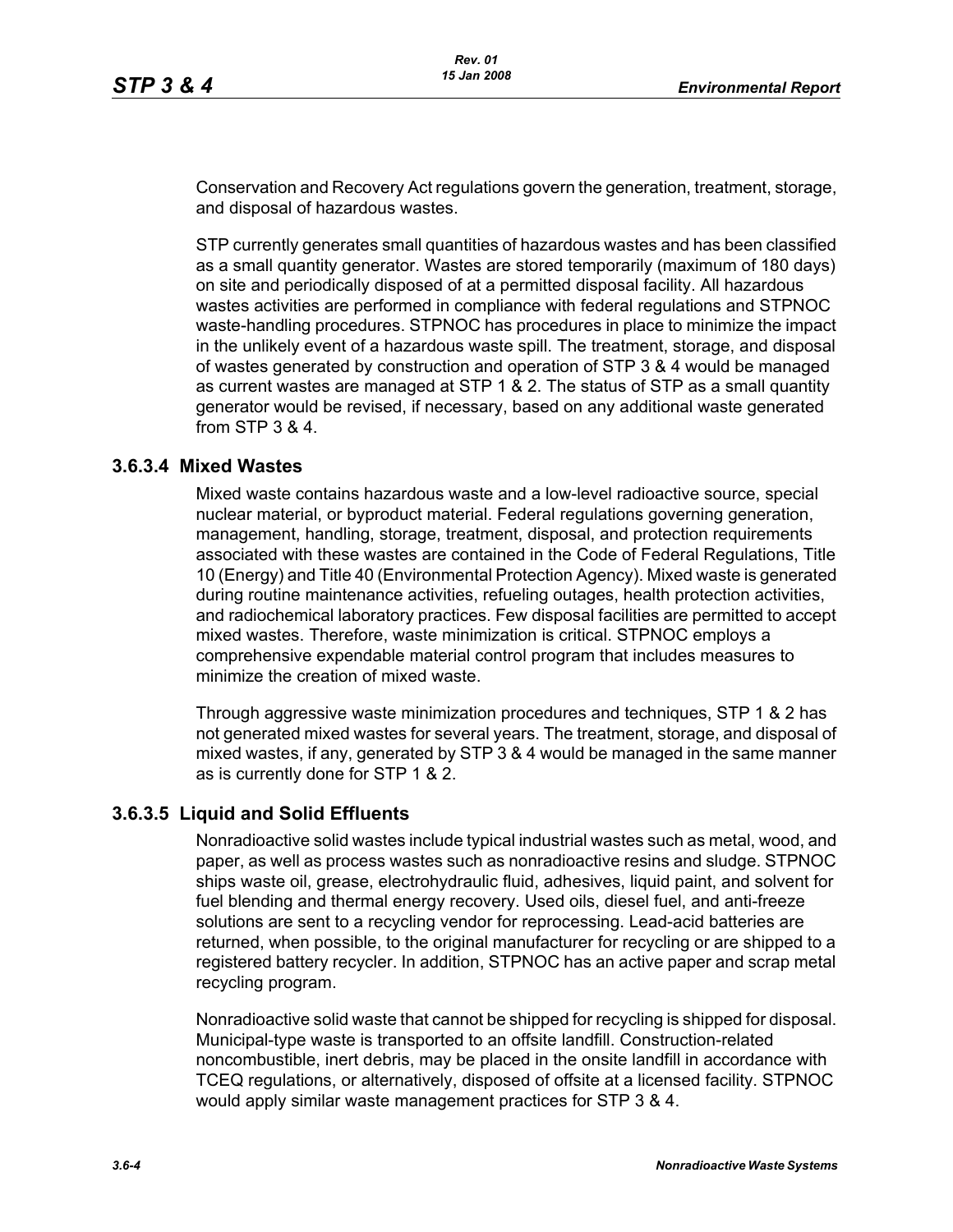## **3.6.4 References**

- 3.6-1 "(TCEQ 2005) Texas Commission on Environmental Quality, Permit to Discharge Wastes under provisions of Section 402 of the Clean Water Act and Chapter 26 of the Texas Water Code – Permit No. WQ0001908000, Texas Pollutant Discharge Elimination System (TPDES)" Austin, Texas, Reissued July 21, 2005 (Expiration date 12/01/09).
- 3.6-2 "(TCEQ 2003) Texas Commission on Environmental Quality, Permit to Land Apply Sewage Sludge under provisions of Chapter 26 of the Texas Water Code, Chapter 361 of Health and Safety Code, and Chapter 312 of Texas Administrative Code– Permit No. 04523," Austin, Texas, August 29, 2003.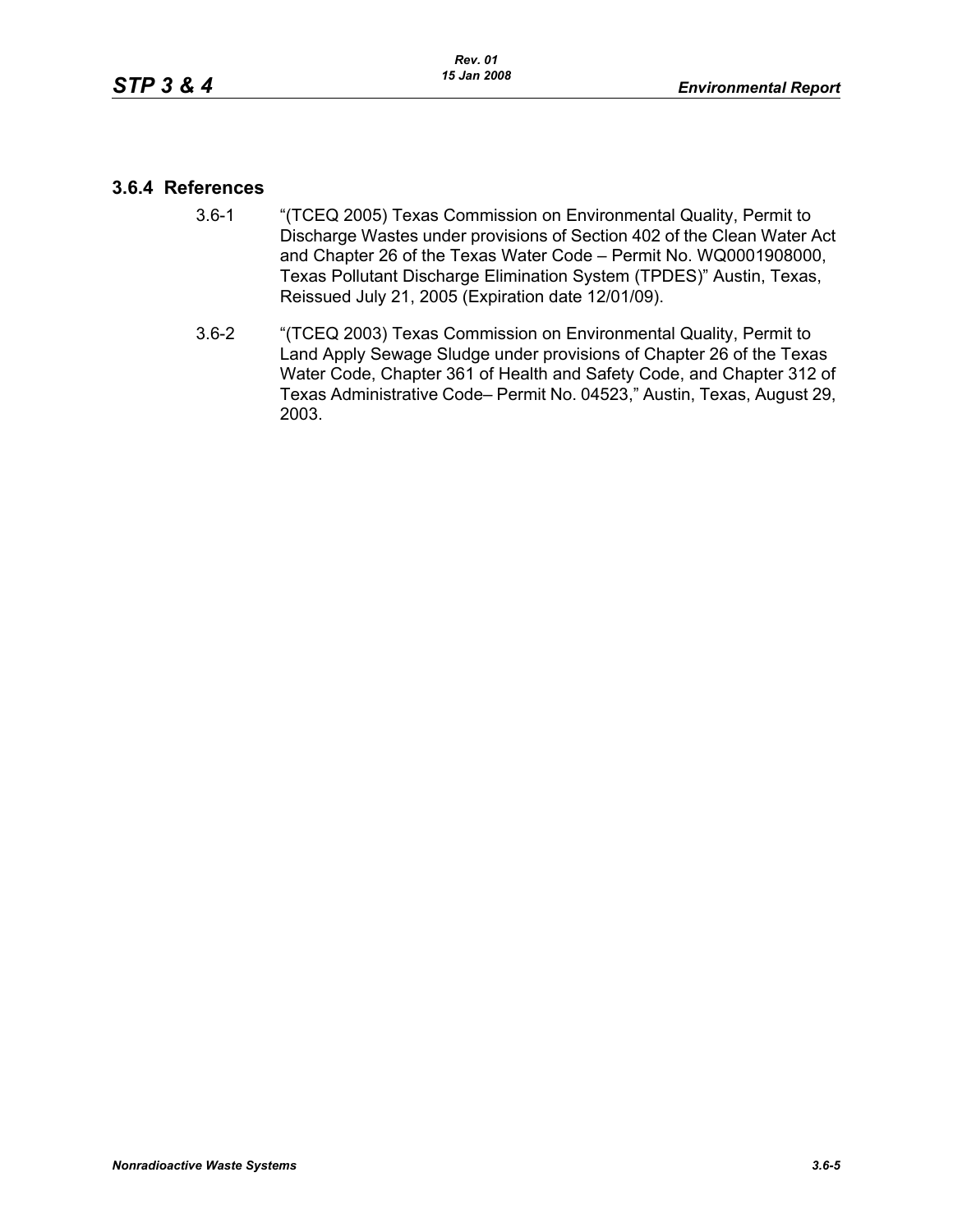# **Table 3.6-1 Potential Water Treatment Chemicals for STP Units 3 & 4 [1]**

| Ammonium bisulfite          | Molluscide (quaternary amine) |
|-----------------------------|-------------------------------|
| Antifoam                    | Phosphate                     |
| Biocide (Sodium Bromide)    | Polymers                      |
| Boric Acid                  | Sodium bisulfite              |
| Calcium hypochlorite        | Sodium chloride               |
| Coagulant                   | Sodium Hydroxide              |
| <b>Corrosion Inhibitors</b> | Sodium Hypochlorite           |
| (Ethanolamine, sodium       | Sulfuric Acid                 |
| metaborate, sodium nitrite) | Tolytriazole                  |
| Dispersant                  | Zinc                          |
| Hydrazine                   |                               |
| Lithium Hydroxide           |                               |

Source: STP Units 1 & 2

[1] Based on chemicals now used in STP 1 & 2. This list is representative, not definitive.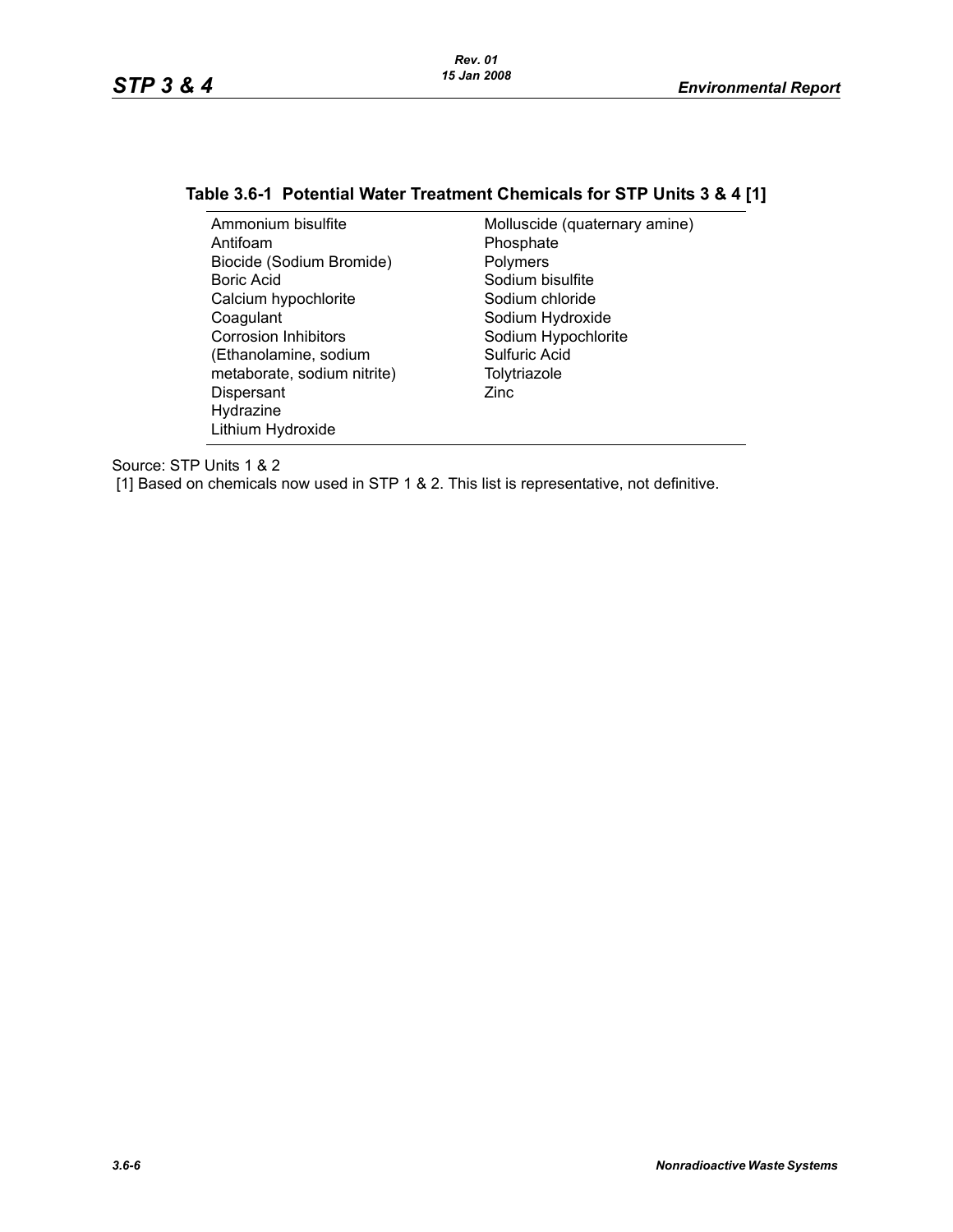|                                            | <b>Limitation (units)</b>           |                      |
|--------------------------------------------|-------------------------------------|----------------------|
| <b>Parameter</b>                           | <b>Daily Average</b>                | <b>Daily Maximum</b> |
| Flow (limits apply to<br>Outfall 001 only) | 144 (MGD)                           | 200 (MGD)            |
| рH                                         | $6.0 - 9.0$ (s.u.)                  | $6.0 - 9.0$ (s.u.)   |
| Temperature                                | 95 (°F)                             | 97 (°F)              |
| Total residual chlorine                    | NA.                                 | $0.05$ (mg/l)        |
| Total suspended solids                     | 30 (mg/l)                           | $100$ (mg/l)         |
| Total suspended solids<br>(sanitary only)  | 20 (mg/l)                           | 45 (mg/l)            |
| Total residual chlorine<br>(sanitary only) | 1 (mg/l) (minimum after<br>20 min.) | NA.                  |
| Oil and grease                             | $15 \ (mg/l)$                       | $20 \ (mg/l)$        |
| Biological oxygen<br>demand (5-day)        | 20 (mg/l)                           | 45 (mg/l)            |
| Iron, total                                | 1 (mg/l)                            | $1 \text{ (mg/l)}$   |
| Copper, total                              | $0.5$ (mg/l)                        | 1 (mg/l)             |

#### **Table 3.6-2 TPDES Permit Effluent Limitations for STP Plant Effluent Discharges [1]**

MGD – million gallons per day

s.u. – standard units

NA – not applicable

mg/l – milligrams per liter

Outfall 001 is the only permitted outfall that does not discharge to the MCR. The monitoring requirements for Outfall 001 include flow (outfall discharge and Colorado River flow, temperature, pH, and total residual chlorine).

[1] Currently permitted limitations for STP 1 & 2. These limits are anticipated for STP 3 & 4.

Source: Reference 3.6-1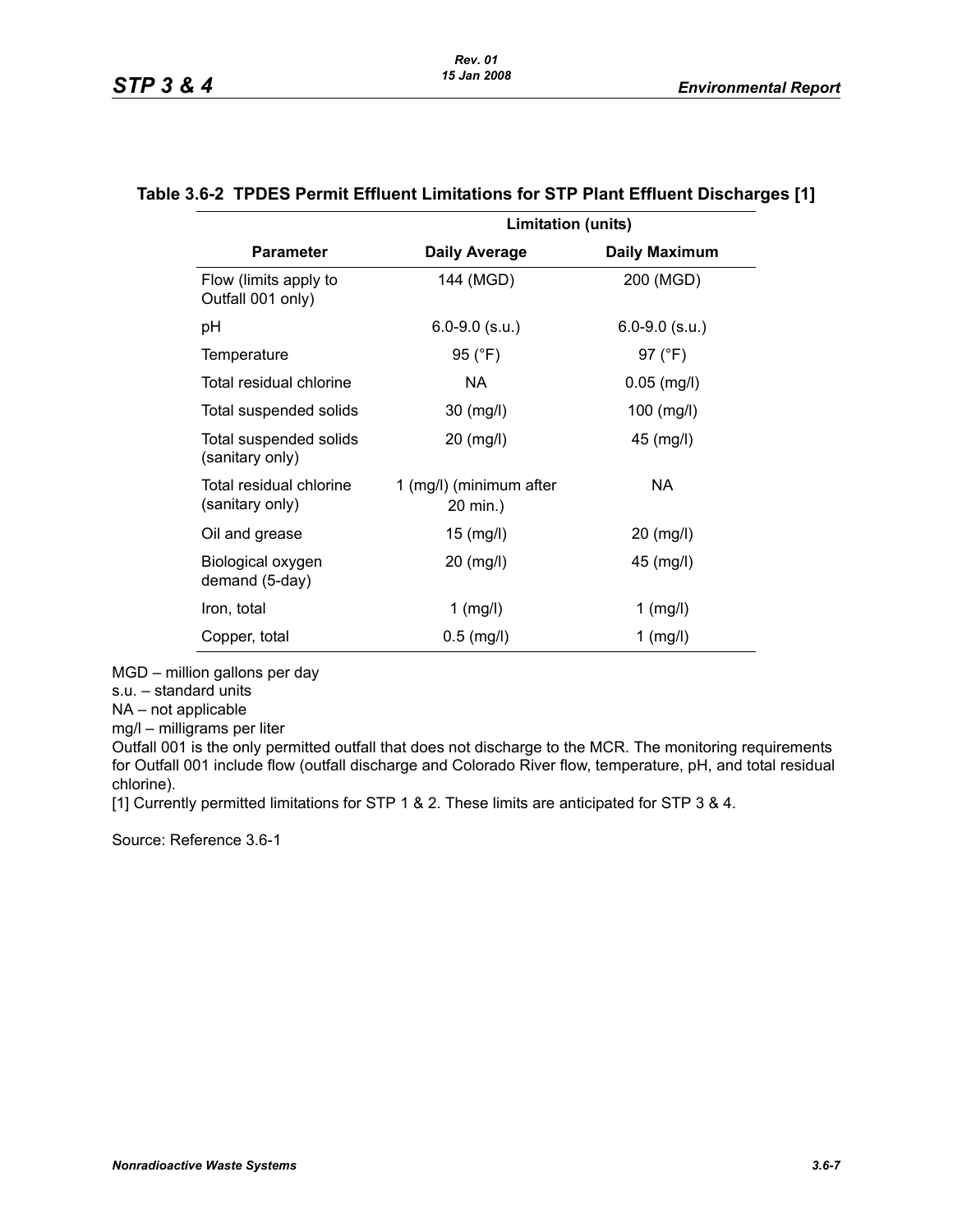## **Table 3.6-3 Annual Emissions (lbs/year) from Diesel Generators, and Combustion Turbine Associated with One ABWR Reactor**

| <b>Pollutant</b><br><b>Discharged</b> | <b>Diesel Generators</b><br>(Ibs/year) [1] | <b>Combustion</b><br>Turbine (Ibs/year)<br>[2] |
|---------------------------------------|--------------------------------------------|------------------------------------------------|
| Particulates                          | 1,230                                      | 22                                             |
| <b>Sulfur Oxides</b>                  | 4,608                                      | 1,912                                          |
| Carbon Monoxide                       | 4,600                                      | 912                                            |
| Hydrocarbons                          | 3,070                                      | 58                                             |
| Nitrogen Oxides                       | 28,968                                     | 2,016                                          |

[1] Emissions based on 4 hrs/month operation duration

[2] Emissions based on 4 hrs/month operation duration